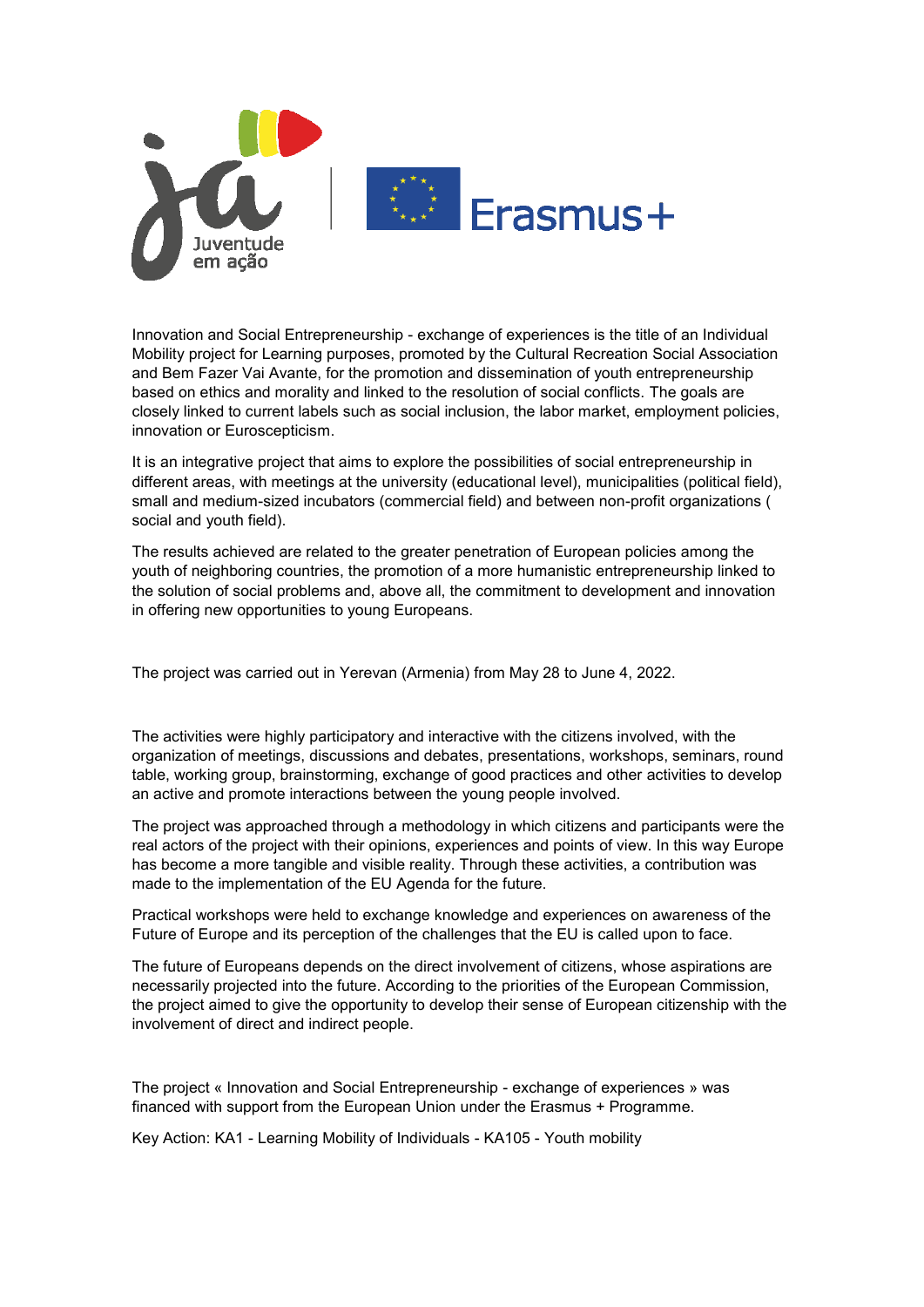Participation: The Project promoted by Associação Social Recreativa Cultural e Bem Fazer Vai Avante (Portugal), involved a total of 26 participants:

2 participants from the Roda Viva Youth Association (Portugal), 4 participants from the "AREAL" Cultural Non-Governmental Organization (Armenia), 2 participants from the Asociación Cultural Recreativa Deportiva, Xuvenil and MUXEMA Social Services Provider (Spain), 2 participants from the Tar Község Önkormányzata (Hungary), 2 participants from the National Youth League (Moldova), 5 participants from the Associazione San Vigilio, 2 participants from the Foreign languages school "Dimitar Dimov"- Pleven (Bulgaria) 2 participants from the Albestii Commune of Arges (Romania).

Program:

## **Day I - 05/28/2022**

Arrival of the project partner delegations + Accommodation and Reception

Participants Arrivals, Transfers from Yerevan Airport. First contact and accommodation at Hotel Ararat.

H 21.00 Multicultural Night

### **Day II - 05/29/2022**

Working Groups + Exhibition / Debate + Multicultural Night

Morning: 10:00-13:00 - Public Presentation of the Partner Organizations, the Project and the Activities.

Rules of participation and protection and security measures

Location: Hotel Ararat

H 13.30 Lunch

Afternoon: H 15.00-18.00 - Exhibition / Debate " Social Entrepreneurship: what is it?"

Location: Hotel Ararat

18:30 – 20:30 - Intercultural workshop in the historic center of Yerevan.

H 21.00 Multicultural Night

#### **Day III - 05/30/2022**

Brainstorming + Round Table

Morning: 10:30 am Debate: "Good and bad practices for entrepreneurship"

CHAMBER OF COMMERCE AND INDUSTRY OF YEREVAN

(The main mission of the Chamber is the improvement of the business environment, promotion of exports and investments, support to small and medium-sized companies, providing as a final result the economic growth of the economy).

#### H 13.30 Lunch

Afternoon: H 16.00 Round Table: ""Scenarios for the future of Europe: challenges and perspectives for young Europeans"

Presentation of the youth problem and the competences to promote among its activities.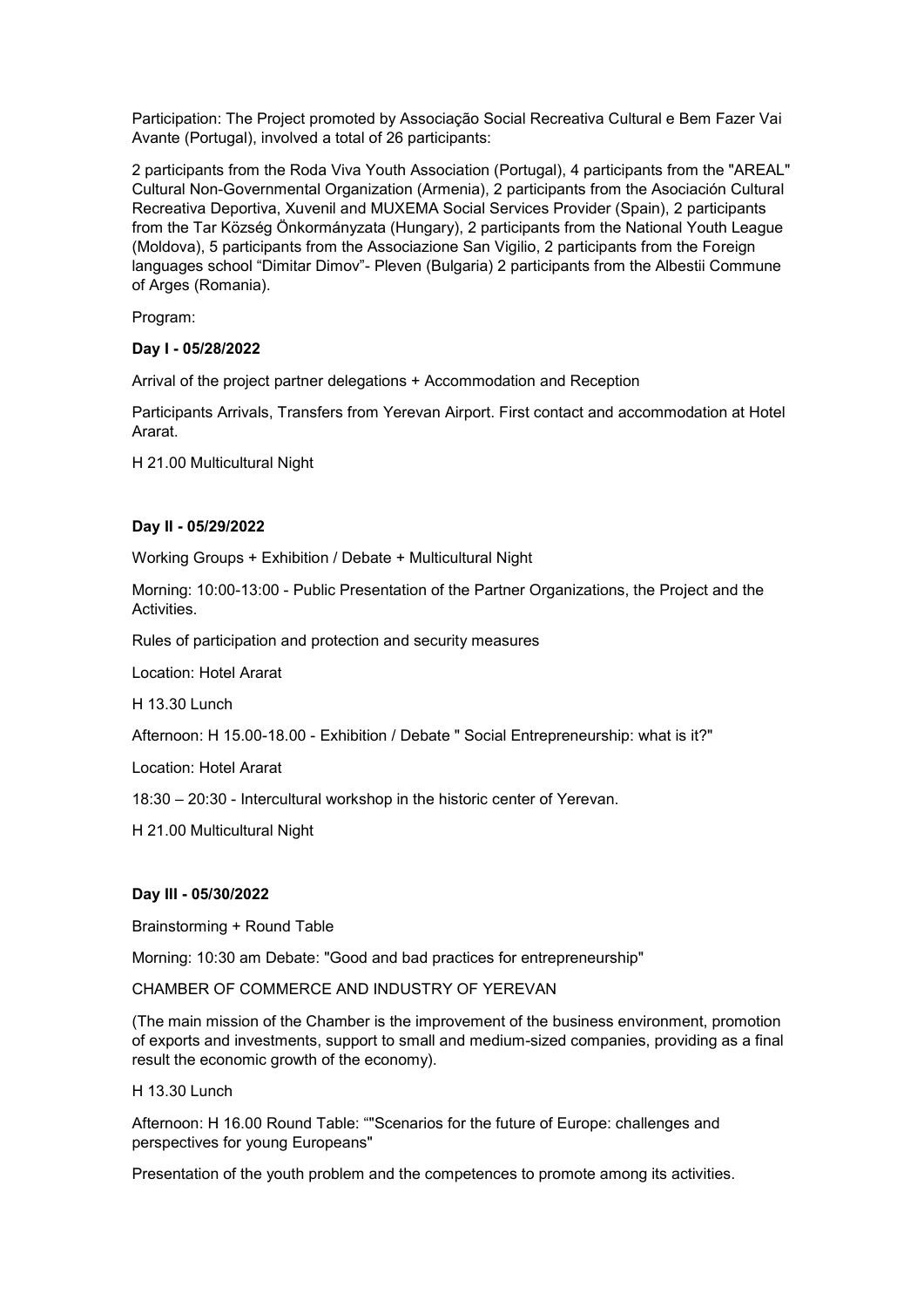APY

The Armenian Progressive Youth known as APY is a youth organization based in Yerevan, Armenia.

Non-profit, non-political organization aiming to support, inspire and engage young people in Armenia and around the world to develop their social leadership skills, assume their civic responsibility and act as agents of change. Through different projects, initiatives and non-formal education tools, we help young people to succeed, ensuring that they develop the knowledge, skills, attitudes and competences to adapt to the modern world.

H 18.00 Workshop: job market and the social niche

Debate on corporate social responsibility and inclusive projects for young people

H 21.00 Dinner

## **Day IV - 05/31/2022**

Debate / Dialogue + Seminar

Morning: 10 am Moderate debate: equal opportunities

- Presentation of the "Safe You" App, a safe virtual space where women can seek help from their community, in a safe and supportive environment.

- Girls of Armenia Leadership Soccer (GOALS) is a national non-profit organization (NGO) in Armenia. GOALS is rooted in the philosophy that sport can be used as a vehicle for transforming society and expanding the possibilities of our participants.

- With the presence of the Ambassador of the Netherlands in Armenia

Location: University of Yerevan

H 14.00 Lunch

Afternoon: H 17.00 Debate: Erasmus Generation wants to choose Europe's future!

Union of manufacturers and businessmen of Armenia.

Location: Hotel Ani Plaza

H 21.00 Dinner

#### **Day V - 06/01/2022**

Intercultural Workshop

H 09.00 Transfer to Garni y Gegard

Meeting with private small business entrepreneurs.

Public-private innovation policies, programs and initiatives

H 13.00 Lunch

Transfer to Lake Sevan

Meeting with social incubator companies

H 21.00 Dinner